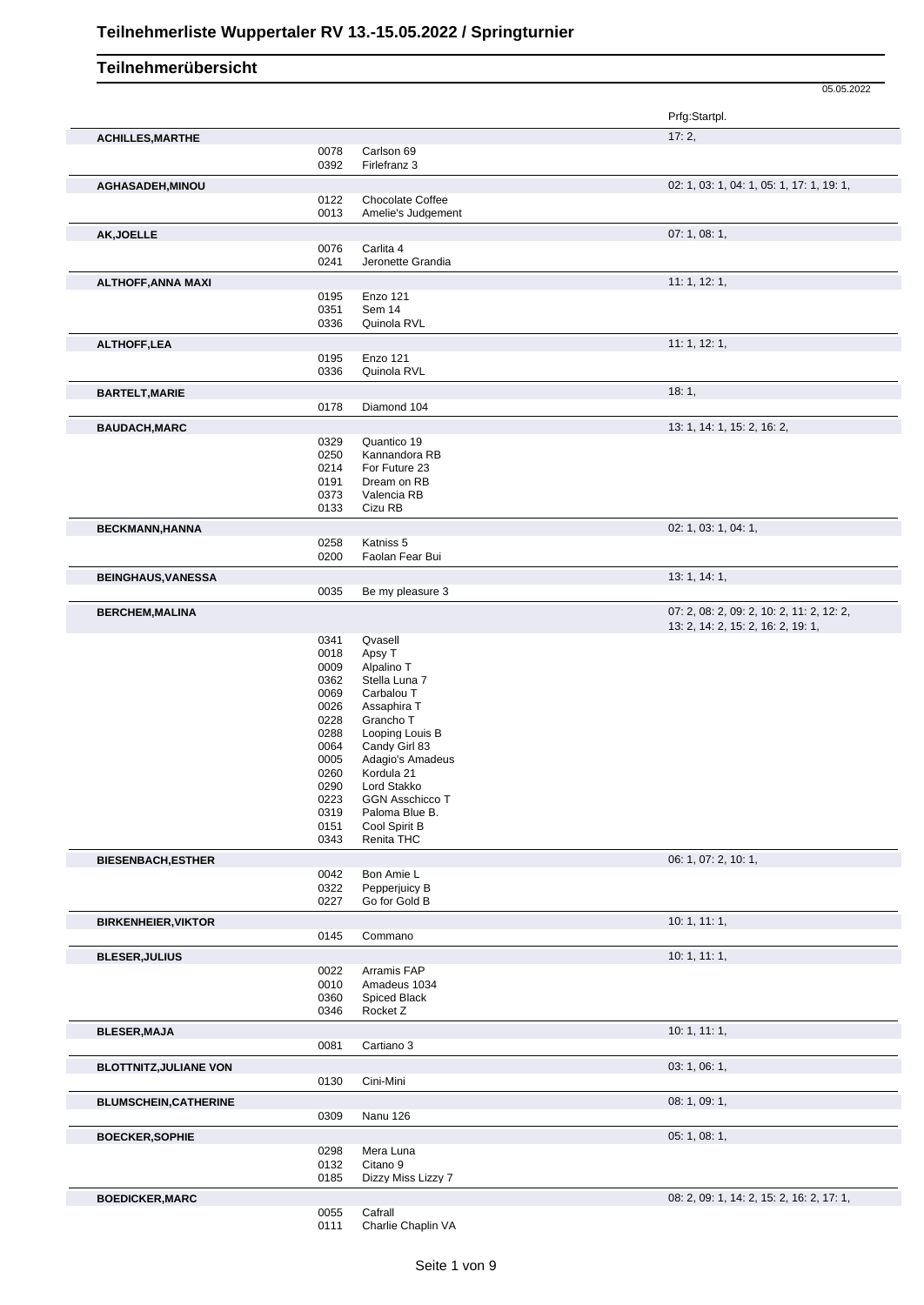05.05.2022

Prfg:Startpl.

|                               | 0231         | H-Ilix VA                          |                                    |
|-------------------------------|--------------|------------------------------------|------------------------------------|
|                               | 0033         | <b>Baltic Volt B</b>               |                                    |
|                               | 0182         | Dibavero                           |                                    |
|                               | 0183         | Dillon 13                          |                                    |
|                               | 0300         | Michel aus Amrum                   |                                    |
|                               | 0177         | Diamant de Chin Champ              |                                    |
|                               | 0121         | Chloé BW                           |                                    |
|                               | 0304         | Missoni van Overis                 |                                    |
| <b>BOHNES, MARINA</b>         |              |                                    | 07:1,                              |
|                               | 0008         | Allegra P                          |                                    |
| <b>BOLTEN, LIA SOPHIE</b>     |              |                                    | 08: 2, 09: 2, 13: 1, 14: 1,        |
|                               | 0113         | Charming Cassillia                 |                                    |
|                               | 0348         | Safino 10                          |                                    |
|                               | 0318         | Painted For Me                     |                                    |
|                               | 0169         | Danny 285                          |                                    |
| <b>BORCHARD, MANFRED</b>      |              |                                    | 04: 1, 05: 1, 13: 1, 14: 1,        |
|                               | 0379         | Vritz BS                           |                                    |
|                               |              |                                    |                                    |
| <b>BORN, JULIA</b>            |              |                                    | 09: 2, 10: 2, 11: 2, 17: 2,        |
|                               | 0313         | Norman 89                          |                                    |
|                               | 0245         | Just for Fun 53                    |                                    |
| <b>BRAND, NINA</b>            |              |                                    | 03:1,                              |
|                               | 0156         | Cordoba 74                         |                                    |
| <b>BREDTMANN,REBECCA</b>      |              |                                    | 08: 1, 09: 2, 12: 1, 14: 2, 15: 2, |
|                               | 0144         | Coldplay 34                        |                                    |
|                               | 0134         | Claas 30                           |                                    |
|                               | 0248         | Kandor 9                           |                                    |
|                               | 0240         | Jamaika 77                         |                                    |
|                               |              |                                    |                                    |
| <b>BURMESTER, ANNINA</b>      |              |                                    | 07: 2, 08: 2,                      |
|                               | 0058<br>0307 | Call me Spencer<br>Mylady Carthago |                                    |
|                               |              |                                    |                                    |
| <b>BUSCH, SABRINA</b>         |              |                                    | 09: 2, 12: 2,                      |
|                               | 0060         | Calvaro's Dream                    |                                    |
|                               | 0193         | Eldorado's Dream                   |                                    |
|                               | 0047         | <b>Bubalu's Dream</b>              |                                    |
|                               | 0386         | Zirocco Blue's Dream               |                                    |
|                               | 0210         | Flinn 5                            |                                    |
| <b>CAO, VICTORIA</b>          |              |                                    | 03: 1, 06: 1, 15: 1,               |
|                               | 0118         | Chiellini                          |                                    |
| <b>CHRIST, VALERIE</b>        |              |                                    | 13: 1, 14: 1,                      |
|                               | 0202         | Federicos Rubin F                  |                                    |
|                               |              |                                    |                                    |
| <b>CORDT, MAXIMILIAN</b>      |              |                                    | 10:1, 11:1,                        |
|                               | 0101<br>0162 | Cayman 36<br>Cracklin Rosie 4      |                                    |
|                               |              |                                    |                                    |
| <b>CREUTZ, OLIVIA</b>         |              |                                    | 03:1,                              |
|                               | 0160         | Cosmopolitan 62                    |                                    |
| <b>DACKEN,LAURA</b>           |              |                                    |                                    |
|                               |              |                                    |                                    |
|                               |              |                                    | 09: 1, 12: 1,                      |
|                               | 0004<br>0072 | a'Lee Junior<br>Caridam's Stern    |                                    |
|                               | 0361         | Stakkato's Pearl                   |                                    |
|                               |              |                                    |                                    |
| DAHLMANNS, SARA               |              |                                    | 09: 1, 12: 1,                      |
|                               | 0280         | Lexus 96                           |                                    |
| DENZEL, MIRYAM                |              |                                    | 02: 1, 03: 1, 04: 1,               |
|                               | 0330         | Queen Alberta de Monaco            |                                    |
| <b>DOWE, THALEA KATHARINA</b> |              |                                    | 03: 1, 04: 1,                      |
|                               | 0344         | Richmond Royal GMH                 |                                    |
|                               | 0366         | Toutés l'amoure                    |                                    |
|                               |              |                                    |                                    |
| <b>DRIESE, JULIE</b>          |              |                                    | 04: 1, 05: 1,                      |
|                               | 0359         | Special Highlight VM               |                                    |
| <b>EGENOLF, EMILIA</b>        |              |                                    | 18:1,                              |
|                               | 0324         | <b>Priestwood Sonnet</b>           |                                    |
| EICKHOFF, MICHELLE            |              |                                    | 04: 1, 05: 1, 13: 1, 14: 1,        |
|                               | 0088         | Casanova van de Gulden             |                                    |
|                               |              |                                    |                                    |
| <b>ELZNER, COLLIEN</b>        |              |                                    | 09: 2, 10: 2, 16: 1,               |
|                               | 0087         | Casanova 464                       |                                    |
|                               | 0006         | Alexandria BB                      |                                    |
| <b>ENNERS, MAREN</b>          |              |                                    | 04: 1, 05: 1,                      |
|                               | 0153         | Copacabana W                       |                                    |
|                               |              |                                    |                                    |
| <b>ESTER, MELISSA</b>         |              |                                    | 07: 1, 08: 1, 09: 1,               |
| FALKENBACH, LARA              | 0332         | Questo Figo                        | 03: 1, 04: 1,                      |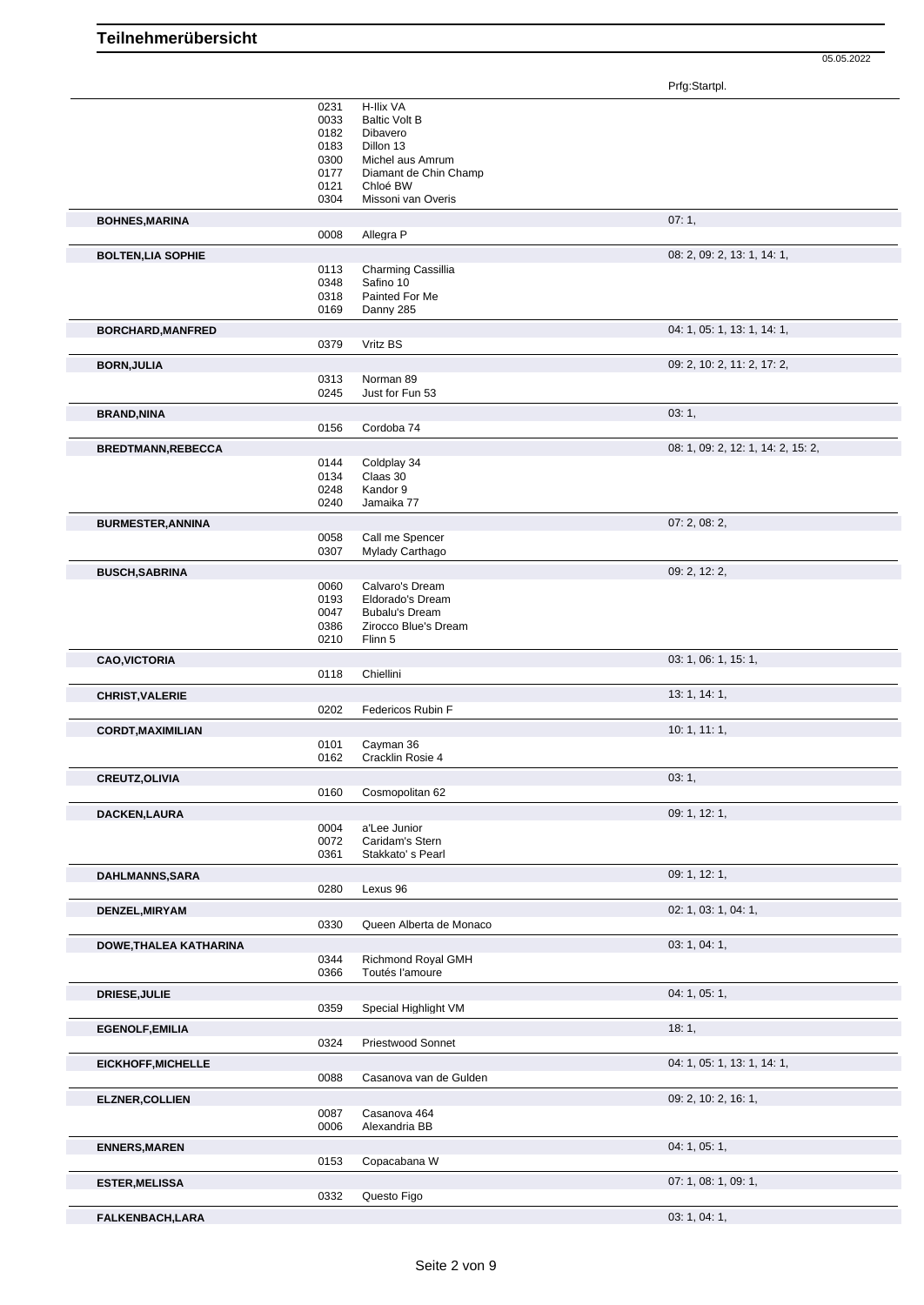|                               |      |                                | Prfg:Startpl.                             |
|-------------------------------|------|--------------------------------|-------------------------------------------|
|                               | 0249 | Kane 3                         |                                           |
|                               |      |                                | 06:1,                                     |
| <b>FISCHER, SASKIA</b>        | 0066 | Caprice 516                    |                                           |
|                               |      |                                |                                           |
| <b>FORUZANDEH,SAM</b>         |      |                                | 06: 1, 07: 1,                             |
|                               | 0275 | Le Reve                        |                                           |
| FRANKEN, ANNALENA MARIE       |      |                                | 03: 1, 06: 1,                             |
|                               | 0080 | Carras 4                       |                                           |
| <b>FRITSCH, MAXIMILIAN</b>    |      |                                | 10:1, 11:1,                               |
|                               | 0252 | Kashmir la Roubine             |                                           |
| <b>FROMM, NADINE</b>          |      |                                | 06: 1, 07: 1, 08: 1, 17: 1,               |
|                               | 0021 | Arnold 42                      |                                           |
| <b>FUNK, HELENA</b>           |      |                                | 08: 1, 09: 1,                             |
|                               | 0137 | Clear Coolio                   |                                           |
|                               | 0335 | Quicky Jumper                  |                                           |
| <b>FUNKE, FINJA</b>           |      |                                | 01: 1, 02: 1,                             |
|                               | 0267 | Langsigens Casper              |                                           |
| <b>GAWANTKA, XENIA</b>        |      |                                | 02: 1, 19: 1,                             |
|                               | 0302 | Miramis Derris Boy             |                                           |
|                               | 0349 | San Calimero xx                |                                           |
|                               |      |                                | 01: 1, 03: 1, 17: 1,                      |
| <b>GEBAUER, KAROLINE</b>      | 0120 | Chloé 3                        |                                           |
|                               |      |                                |                                           |
| <b>GIESS, ANN-KATRIN</b>      | 0187 | Dollar Girl 54                 | 03: 1, 05: 1, 06: 1, 08: 1, 09: 1, 16: 1, |
|                               | 0321 | Paulette 18                    |                                           |
|                               |      |                                |                                           |
| <b>GIETENBRUCH, KIRA LENA</b> | 0203 | Feedback 19                    | 03: 1, 04: 1, 05: 1, 06: 1,               |
|                               |      |                                |                                           |
| GIETENBRUCH, PHIL             |      |                                | 02: 1, 03: 1,                             |
|                               | 0094 | Cassillias                     |                                           |
| GILLES, FRANZ                 |      |                                | 10:1, 11:1,                               |
|                               | 0262 | La Paz 86                      |                                           |
| GILLMEISTER, CELINE           |      |                                | 04: 1, 05: 1,                             |
|                               | 0229 | Gringa T                       |                                           |
| <b>GRANDT, ANNA</b>           |      |                                | 10:1,                                     |
|                               | 0194 | Elli WW                        |                                           |
|                               | 0054 | Cafe's Quentin                 |                                           |
| <b>GRIMM, TATJANA</b>         |      |                                | 05: 1, 06: 1,                             |
|                               | 0271 | Last Minute van het Meerdaalho |                                           |
| <b>GRINGMUTH,LEON</b>         |      |                                | 17:1, 19:1,                               |
|                               | 0013 | Amelie's Judgement             |                                           |
| <b>GRUSZIEN, JEANETTE</b>     |      |                                | 03: 1, 04: 1,                             |
|                               | 0315 | Olala S                        |                                           |
| HACKENBERG, LAURA             |      |                                | 01: 1, 02: 1, 07: 2, 08: 1,               |
|                               | 0103 | Cedric 50                      |                                           |
|                               | 0028 | <b>ATC's Castillo</b>          |                                           |
|                               | 0129 | Cinderella N 3                 |                                           |
| <b>HAESSY, LISA</b>           |      |                                | 02:1,                                     |
|                               | 0209 | Fire Fox L                     |                                           |
| <b>HASELHOFF, BRIT</b>        |      |                                | 07:1,                                     |
|                               | 0257 | Katniss                        |                                           |
|                               | 0219 | <b>FS Checkpoint</b>           |                                           |
|                               | 0377 | Vitalo Grande                  |                                           |
| <b>HECKHAUSEN,LEONIE</b>      |      |                                | 04: 1, 05: 1,                             |
|                               | 0025 | Assalina T                     |                                           |
| HEGLER, CHARLOTTE             |      |                                | 02:1,                                     |
|                               | 0293 | Luna Lovegood 10               |                                           |
| <b>HEIDER, CHIARA</b>         |      |                                | 10: 2, 11: 1, 14: 1, 15: 2, 16: 1,        |
|                               | 0266 | Lady Montender                 |                                           |
|                               | 0125 | Ciamint                        |                                           |
|                               | 0084 | Casallcade                     |                                           |
|                               | 0140 | Coala Blue                     |                                           |
| <b>HERMES, JOHANNA</b>        |      |                                | 05: 1, 08: 1,                             |
|                               | 0051 | Cadentis                       |                                           |
| <b>HERWIG, LARISSA</b>        |      |                                | 06: 1, 08: 1,                             |
|                               | 0176 | Dia Contino                    |                                           |
| <b>HETZE, MAYA</b>            |      |                                | 01: 1, 02: 1, 17: 1,                      |
|                               | 0247 | Kalousja B                     |                                           |

05.05.2022

**HINTZEN,CARMEN** 09: 1, 12: 1,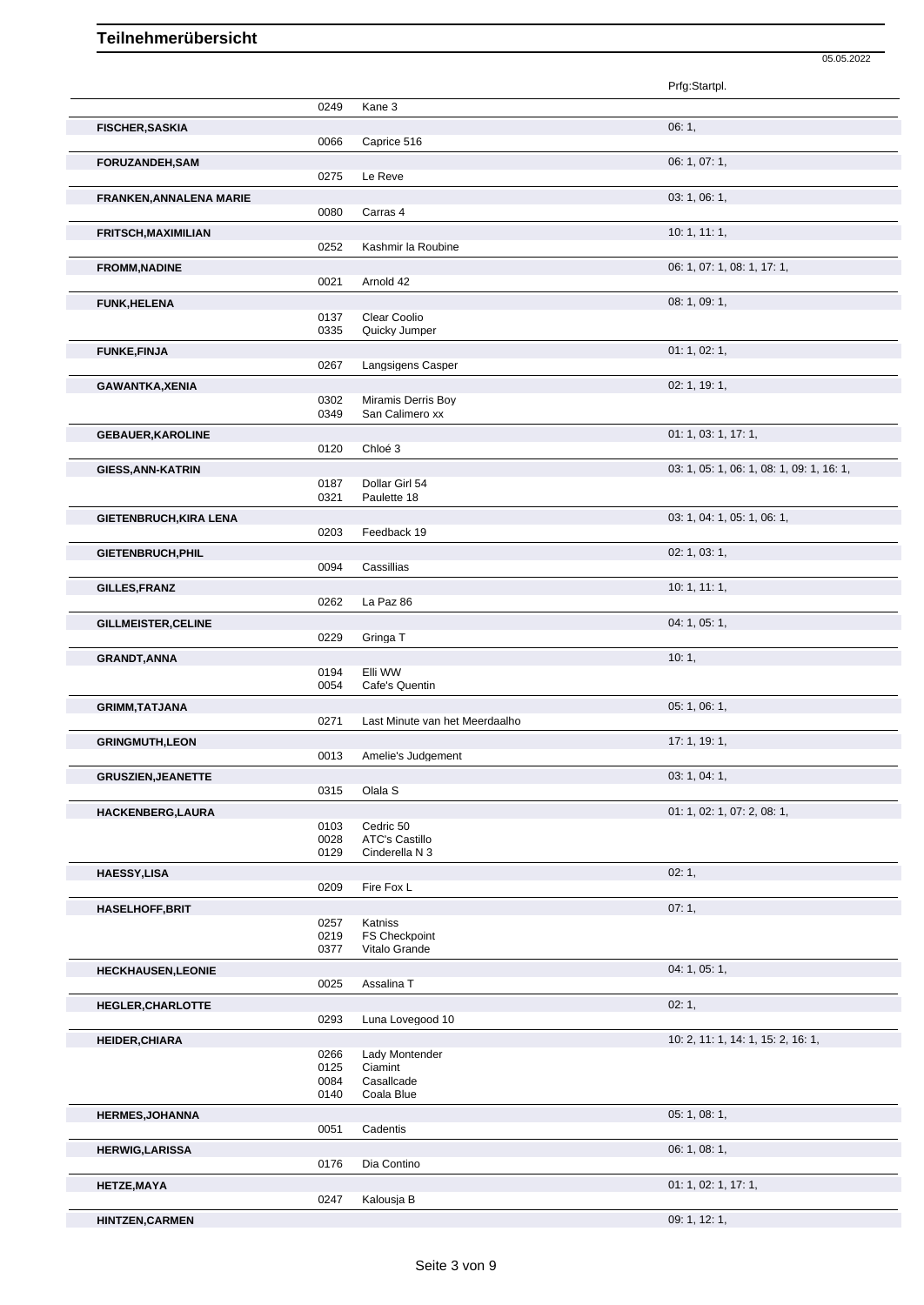05.05.2022

|                               |              |                               | Prfg:Startpl.                             |
|-------------------------------|--------------|-------------------------------|-------------------------------------------|
|                               | 0354         | Siena Rebella                 |                                           |
|                               | 0175         | Dewa Davina                   |                                           |
|                               | 0148         | Contendra 47                  |                                           |
|                               | 0016         | Antharis 6                    |                                           |
|                               | 0365         | Talou De Sem.                 |                                           |
|                               | 0376         | Vigorada                      |                                           |
| <b>HONIG, MARIE-LUISE</b>     |              |                               | 05: 1, 12: 1,                             |
|                               | 0201         | Favourite Feeling H           |                                           |
|                               | 0378         | Vivarietta PS                 |                                           |
|                               | 0126         | Cijfer Een                    |                                           |
|                               | 0296         | Martini 73                    |                                           |
| HOPPE, MADELEINE              |              |                               | 04: 1, 05: 1,                             |
|                               | 0323         | Pinocchio 266                 |                                           |
| HOPPEN-NEUMANN, SUSANNE       |              |                               | 04: 1, 17: 1, 19: 1,                      |
|                               | 0003         | A'lee Classic W               |                                           |
|                               |              |                               | 04:1,                                     |
| <b>HOWIESON,LYNNE</b>         | 0279         | Levistano's Charlie Brown     |                                           |
|                               |              |                               |                                           |
| <b>IDE, MELINA</b>            |              |                               | 08: 2, 09: 1, 13: 2, 14: 2, 15: 2, 16: 2, |
|                               | 0111         | Charlie Chaplin VA            |                                           |
|                               | 0231         | H-Ilix VA                     |                                           |
|                               | 0033         | <b>Baltic Volt B</b>          |                                           |
|                               | 0083<br>0183 | Caruso VA<br>Dillon 13        |                                           |
|                               | 0300         | Michel aus Amrum              |                                           |
|                               |              |                               |                                           |
| <b>JESINGHAUS, JOSY</b>       | 0036         | Bel Air 17                    | 02: 1, 03: 1,                             |
|                               |              |                               |                                           |
| KALKAN, LINA-MARIE            |              |                               | 03: 1, 05: 2, 06: 1, 08: 2,               |
|                               | 0325         | Prime Time Z                  |                                           |
|                               | 0256         | Katie 9                       |                                           |
|                               | 0059         | Callimba de luna              |                                           |
| KALKAN, SMILLA-LUISA          |              |                               | 02:1,                                     |
|                               | 0059         | Callimba de luna              |                                           |
| KALLERT, GEORGIA              |              |                               | 08: 1, 09: 2, 12: 1, 13: 1, 14: 1,        |
|                               | 0082         | Carudo                        |                                           |
|                               | 0237         | Hötzenhof Desperados          |                                           |
|                               | 0370         | Ultra Maus D                  |                                           |
| <b>KELLER, NINA</b>           |              |                               | 04: 1, 05: 1,                             |
|                               | 0243         | Jomotion                      |                                           |
| <b>KEMPER, JIL</b>            |              |                               | 03: 1, 04: 1, 17: 1,                      |
|                               | 0050         | Cadell                        |                                           |
| <b>KERNBACH, EMILY LOUISA</b> |              |                               | 04: 1, 05: 1, 19: 1,                      |
|                               | 0178         | Diamond 104                   |                                           |
|                               |              |                               |                                           |
| <b>KERSJES, RICARDA</b>       | 0108         | Chanel ML                     | 06: 1, 15: 1,                             |
|                               | 0163         | Crashbreaker                  |                                           |
|                               |              |                               |                                           |
| <b>KLEINE, ANDREAS</b>        |              |                               | 08: 1, 10: 2, 11: 2,                      |
|                               | 0115         | Chasmine                      |                                           |
|                               | 0338<br>0106 | Quinto 85<br>Chagall V        |                                           |
|                               |              |                               |                                           |
| <b>KLEINERT, MARA ANNA</b>    |              |                               | 04:1,                                     |
|                               | 0206         | Fernando 714                  |                                           |
| KNUTZEN, KATHARINA            |              |                               | 03: 1,                                    |
|                               | 0242         | Jeronimo van't Klavertje Vier |                                           |
| KOENEMUND, DANIEL             |              |                               | 15: 2, 16: 2,                             |
|                               | 0032         | Balousdor                     |                                           |
|                               | 0339         | Quisall                       |                                           |
|                               | 0038         | Bernhard 32                   |                                           |
| <b>KRAFT, KILIAN</b>          |              |                               | 07: 1, 10: 2, 11: 2, 16: 1,               |
|                               | 0070         | Cardentox                     |                                           |
|                               | 0387         | Zodyac                        |                                           |
|                               | 0222         | Gateau de la Creme Z          |                                           |
| <b>KRAUSE, NATHALIE</b>       |              |                               | 02: 1, 04: 1,                             |
|                               | 0303         | Miss Magic 18                 |                                           |
|                               |              |                               |                                           |
| KUNZMANN, SUSANNE             |              |                               | 01:1,                                     |
|                               | 0246         | Kalif 270                     |                                           |
| LACKENBRINK, ISABELL          |              |                               | 03: 1, 06: 1,                             |
|                               | 0331         | Queensberry G                 |                                           |
|                               |              |                               |                                           |
|                               | 0071         | Caribis S                     |                                           |
| <b>LAET, JANA DE</b>          |              |                               | 04: 1, 05: 1, 13: 1, 14: 1,               |
|                               | 0276         | Le vert jeudi                 |                                           |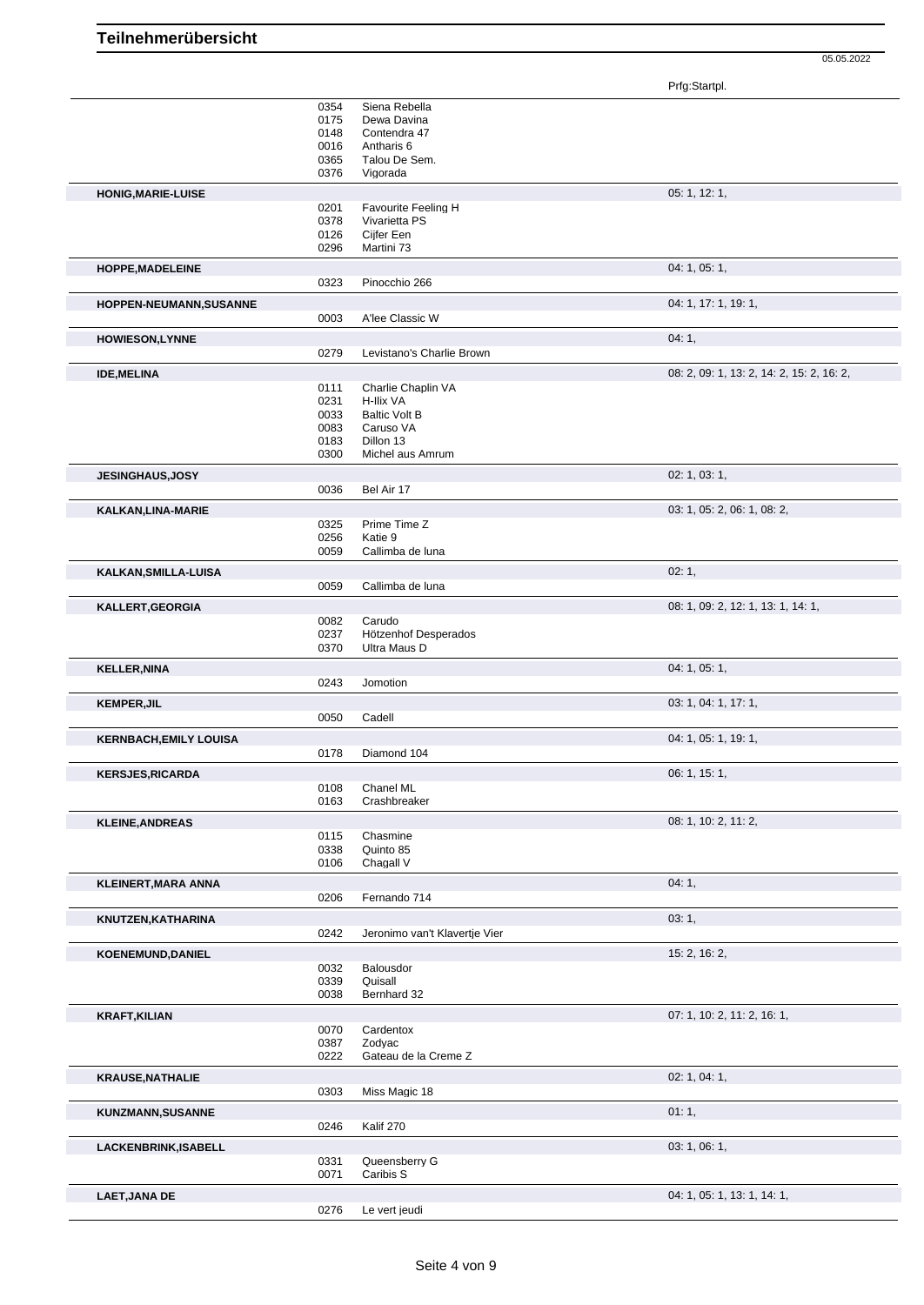|                                |              |                             | Prfg:Startpl.                             |
|--------------------------------|--------------|-----------------------------|-------------------------------------------|
| <b>LAUT DR., CHRISTOPH</b>     |              |                             | 07: 1, 08: 1,                             |
|                                | 0102         | Ce zwei                     |                                           |
|                                | 0164         | Crawall CL                  |                                           |
| <b>LEYEN, ALMUTH VON DER</b>   |              |                             | 13:1,                                     |
|                                | 0381         | Waldez AK                   |                                           |
| <b>LOHKAMP,TRISTAN</b>         |              |                             | 02: 1, 03: 1,                             |
|                                | 0043         | Bonabaschi                  |                                           |
| <b>LORCH, RAINER</b>           |              |                             | 15: 2, 16: 2,                             |
|                                | 0367         | Tuuls                       |                                           |
|                                | 0299         | Merci Peru                  |                                           |
| <b>MECKE, CHIARA</b>           |              |                             | 09: 1, 12: 1,                             |
|                                | 0049         | Cabinteely                  |                                           |
| <b>MENZEL, PAULINA</b>         |              |                             | 02:1,                                     |
|                                | 0393         | Courage 97                  |                                           |
| <b>MESSINK, LAURA URSULA</b>   |              |                             | 01: 1, 04: 1, 13: 1, 17: 1,               |
|                                | 0205         | Felice G                    |                                           |
|                                | 0161         | Courage's amb               |                                           |
| <b>MICHELS, KATJA</b>          |              |                             | 08: 1, 09: 1, 10: 1, 13: 1, 14: 1, 16: 1, |
|                                | 0007         | All Right 21                |                                           |
|                                | 0224         | Gina Lisa 2                 |                                           |
|                                | 0326<br>0239 | Prunella H<br>Instagramm HM |                                           |
|                                | 0172         | Deauville M                 |                                           |
|                                | 0062         | Camillo 240                 |                                           |
| <b>MIKLISCH, YVONNE</b>        |              |                             | 02: 1, 03: 1,                             |
|                                | 0278         | Leo 572                     |                                           |
| <b>MOELTGEN, LARS HENDRIK</b>  |              |                             | 01:1,03:1,                                |
|                                | 0098         | Catch Me 50                 |                                           |
| <b>MUELLER, LAURA</b>          |              |                             | 02:1,                                     |
|                                | 0027         | Asslyse T                   |                                           |
| <b>MUELLER, VIDA</b>           |              |                             | 18:1,                                     |
|                                | 0388         | Sinclair                    |                                           |
| <b>MUETHLEIN, ELLEN</b>        |              |                             | 06: 1, 07: 1,                             |
|                                | 0123         | Christa 29                  |                                           |
|                                |              |                             | 18:1,                                     |
| NAGEL, CATHARINA               | 0358         | Sophienhoeh's Bagira        |                                           |
|                                |              |                             | 08: 1, 09: 1, 11: 1,                      |
| NEUBECKER, CHRISTIAN           | 0053         | Cador 13                    |                                           |
|                                | 0089         | Cascora 4                   |                                           |
| NEUMANN, ANDREAS               |              |                             | 07: 1, 09: 1, 17: 1,                      |
|                                | 0116         | Chello's Chap               |                                           |
| <b>NEUMANN, JUERGEN</b>        |              |                             | 08: 1, 09: 1,                             |
|                                | 0226         | Giovanni 191                |                                           |
| NEUMANN, SARAH                 |              |                             | 03: 1, 05: 1, 06: 1, 17: 1, 19: 1,        |
|                                | 0157         | Cordobessa                  |                                           |
|                                | 0003         | A'lee Classic W             |                                           |
|                                | 0116         | Chello's Chap               |                                           |
| NIESWANDT, JULE                |              |                             | 06: 1, 07: 1,                             |
|                                | 0023         | Arya                        |                                           |
| NIGGEMANN, VANESSA             |              |                             | 05: 1, 06: 1,                             |
|                                | 0221         | Furore 27                   |                                           |
| <b>NOIA, ROSANGELA</b>         |              |                             | 03: 1, 04: 1,                             |
|                                | 0141         | Coco Coroula                |                                           |
| <b>OBERHAUS, SOPHIE</b>        |              |                             | 02: 1, 03: 1,                             |
|                                | 0079         | Carlsson vom Dach 9         |                                           |
| <b>ORTIZ GARCIA, CHRISTINA</b> |              |                             | 02: 1, 19: 1,                             |
|                                | 0095         | Cassis 77                   |                                           |
| <b>OSTERMEIER, JOLENE</b>      |              |                             | 02:1,                                     |
|                                | 0297         | Medina 80                   |                                           |
| <b>OSWALD, ROMY</b>            |              |                             | 05:1,                                     |
|                                | 0327         | Puschkin 287                |                                           |
| OTRZONSEK, ANJA                |              |                             | 13:1,                                     |
|                                | 0277         | Leev Marie                  |                                           |
| PALETTA, LUISA                 |              |                             | 03: 1, 04: 1,                             |
|                                | 0207         | Fina Florina                |                                           |

05.05.2022

**PERBANDT,FRANZISKA VON** 0285 Loki Z<br>0285 Loki Z

Loki Z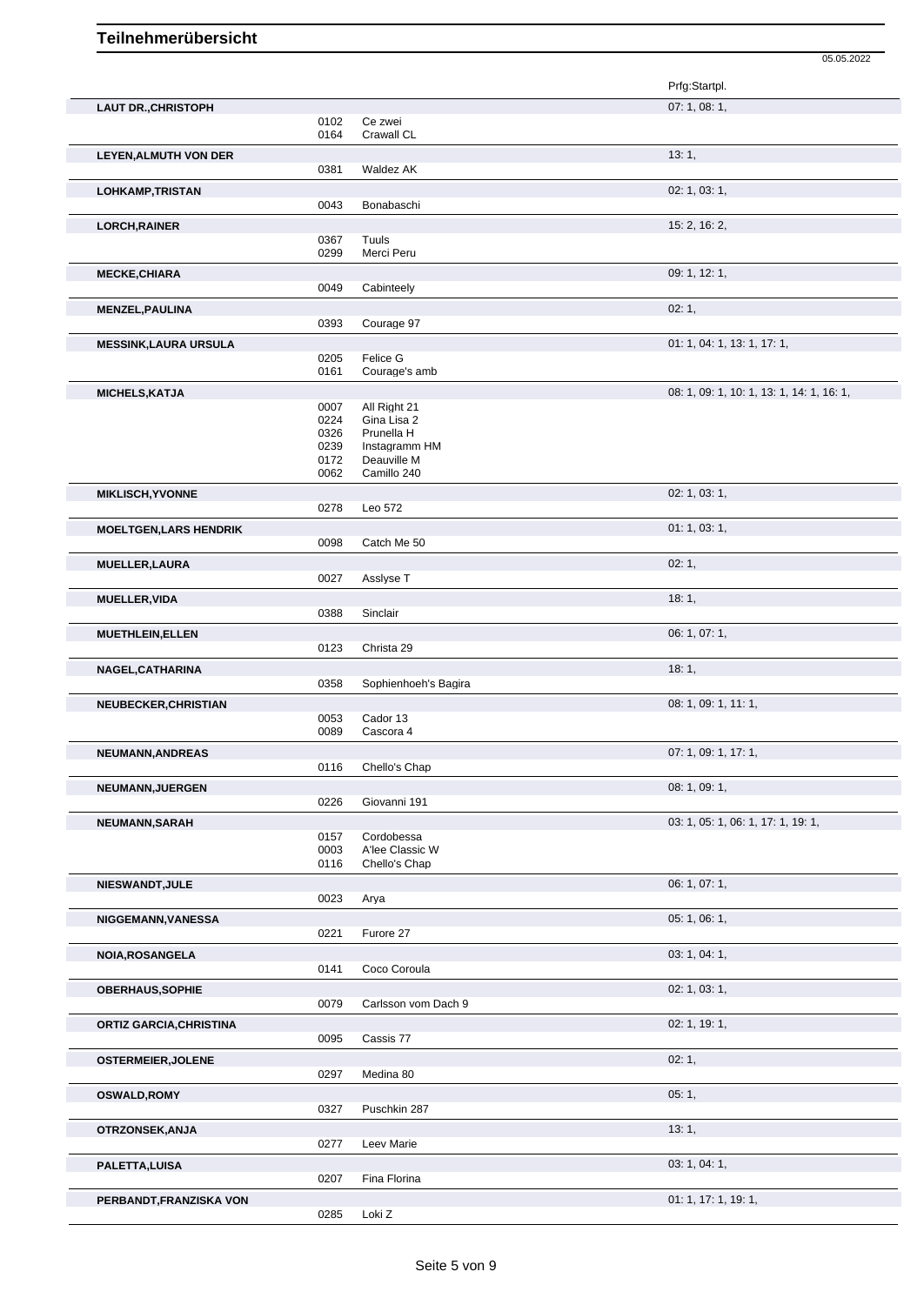|                            |              |                              | Prfg:Startpl.                             |
|----------------------------|--------------|------------------------------|-------------------------------------------|
| PFEIFFER, VANESSA          |              |                              | 04: 1, 05: 1,                             |
|                            | 0255         | Katie 15                     |                                           |
| PIETRUCK, ANNA             | 0075         | Carletto 8                   | 03: 3, 04: 2, 05: 2,                      |
|                            | 0155         | Cordaless                    |                                           |
|                            | 0085         | Casallco's Boy               |                                           |
|                            | 0356         | Somero Shutterfly            |                                           |
| PIMENTEL, JULE             |              |                              | 18:1,                                     |
|                            | 0389         | Old Scotch                   |                                           |
| QUAMBUSCH, JULIA           |              |                              | 05:1,                                     |
|                            | 0328         | Quantensprung 2              |                                           |
| RAABE, LOTTA PAULINE       |              |                              | 02: 2, 03: 1, 04: 1,                      |
|                            | 0236         | Honey 103                    |                                           |
|                            | 0166         | Cryptex                      |                                           |
| RADER-BETTINGER, JANINE    |              |                              | 09: 2, 10: 2, 12: 2,                      |
|                            |              |                              |                                           |
| RAULF, WILMA               |              | Amaluna R                    | 13: 2, 14: 2,                             |
|                            | 0011<br>0364 | Take me Out                  |                                           |
|                            | 0015         | Anna Bella 2                 |                                           |
|                            |              |                              |                                           |
| <b>RAULS, BJOERN</b>       | 0012         | Ambitious B                  | 10: 1, 11: 1, 15: 1, 16: 1,               |
|                            | 0263         | Lady Kanna - H               |                                           |
| <b>REHBRONN, ALLISON</b>   |              |                              | 05:1,                                     |
|                            | 0233         | Hailey 2                     |                                           |
| REICHENBERG, ISABELLA      |              |                              | 03: 1, 06: 1,                             |
|                            | 0268         | Larina 151                   |                                           |
| REINHARDT, HANA            |              |                              | 02: 1, 03: 1, 04: 1,                      |
|                            | 0029         | Atlantic 43                  |                                           |
| REINHARDT, SARA            |              |                              | 03: 1, 05: 1,                             |
|                            | 0109         | Chantilly 35                 |                                           |
|                            |              |                              |                                           |
| <b>RIZZA, DENIS</b>        | 0220         | Für dich                     | 06: 1, 07: 1, 09: 1, 10: 1,               |
|                            | 0061         | Camastra 3                   |                                           |
| RUDDAT, JANNIKE            |              |                              | 06: 1, 07: 1,                             |
|                            | 0097         | Catana 25                    |                                           |
|                            |              |                              | 17:1,                                     |
| RUEGER, SARAH              | 0363         | Sunitah 2                    |                                           |
|                            |              |                              |                                           |
| <b>RUTTEN, MELANIE</b>     | 0314         | Nothin' to lose              | 08:1,                                     |
|                            |              |                              |                                           |
| <b>SARICI, MONIKA</b>      | 0184         | Dios Boy EB                  | 03: 1, 06: 1,                             |
|                            |              |                              |                                           |
| SAVVIDIS, HEIDI            |              | Zeus 191                     | 05: 1, 06: 1, 07: 1, 08: 1, 19: 1,        |
|                            | 0385<br>0232 | H-S Button                   |                                           |
|                            |              |                              | 02: 1, 03: 1, 04: 1, 05: 1, 19: 1,        |
| <b>SAVVIDIS, MELINA</b>    | 0068         | Cara S                       |                                           |
|                            | 0232         | H-S Button                   |                                           |
| <b>SCHAEFER, FABIENNE</b>  |              |                              | 04: 1, 05: 1,                             |
|                            | 0287         | Look at me Lou               |                                           |
| <b>SCHENK, EMMA</b>        |              |                              | 03: 1, 04: 2, 05: 2, 06: 1,               |
|                            | 0065         | Cappuccino 180               |                                           |
|                            | 0198         | Fan T                        |                                           |
|                            | 0343         | Renita THC                   |                                           |
| <b>SCHERENBERG, MARCEL</b> |              |                              | 09: 2, 10: 2, 11: 2, 14: 1, 15: 2, 16: 2, |
|                            | 0371         | Vagabond Blue                |                                           |
|                            | 0384         | Zac S                        |                                           |
|                            | 0230<br>0372 | Grönemeyer 3<br>Valencia 112 |                                           |
|                            | 0057         | California 151               |                                           |
|                            | 0128         | Cincinnati HE                |                                           |
|                            | 0138         | Cleveland 40                 |                                           |
|                            | 0337         | Quinta 169                   |                                           |
|                            | 0301         | Mindira 3                    |                                           |
|                            | 0244         | José                         |                                           |
| <b>SCHILTZ, KATI</b>       |              |                              | 03: 1, 06: 1,                             |
|                            | 0211         | Flintstone D                 |                                           |
| <b>SCHILTZ, THORSTEN</b>   |              |                              | 07: 2, 08: 2, 09: 2, 10: 2, 11: 2, 14: 2, |
|                            |              |                              | 15:2,                                     |

05.05.2022

0273 Layos 6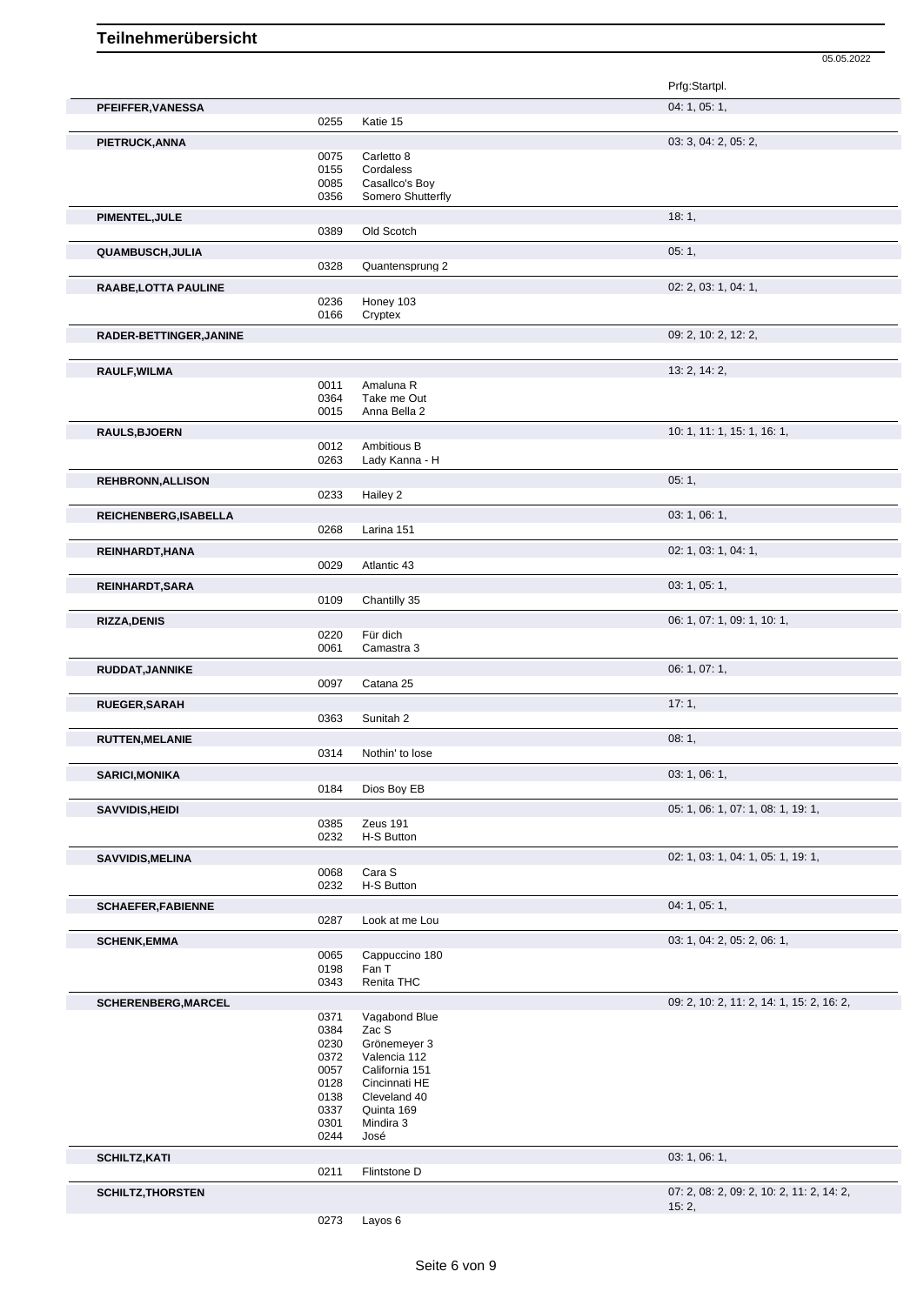05.05.2022

Prfg:Startpl.

|                                    | 0283 | Locanto 2                |                                    |
|------------------------------------|------|--------------------------|------------------------------------|
|                                    | 0352 | <b>Sergeant Stanley</b>  |                                    |
|                                    | 0017 | Aprisco T                |                                    |
|                                    | 0289 | Lord Colander            |                                    |
|                                    | 0211 | Flintstone D             |                                    |
|                                    | 0174 | Dejanero 2               |                                    |
|                                    |      |                          |                                    |
|                                    | 0024 | Asombro 4                |                                    |
|                                    | 0127 | Cilverback Du Vlist Z    |                                    |
|                                    | 0234 | Halifax 104              |                                    |
|                                    | 0295 | Lurielle                 |                                    |
|                                    | 0251 | Karlijn van de Renger    |                                    |
|                                    | 0135 | <b>Classic Verte</b>     |                                    |
|                                    | 0334 |                          |                                    |
|                                    |      | Quickstep 76             |                                    |
| <b>SCHIRM, ANNIKA</b>              |      |                          | 04: 1, 05: 1,                      |
|                                    | 0270 | Lasse Reden              |                                    |
|                                    |      |                          |                                    |
| <b>SCHMERBECK, JULIA</b>           |      |                          | 08: 1, 09: 1, 12: 1,               |
|                                    | 0170 | Darthago                 |                                    |
|                                    | 0317 | Padino 4                 |                                    |
|                                    |      |                          |                                    |
| <b>SCHMIDT, LEA</b>                |      |                          | 01:1,                              |
|                                    | 0345 | Rising Sun 115           |                                    |
|                                    |      |                          |                                    |
| <b>SCHMIDT, NATHALIE</b>           |      |                          | 03: 1, 06: 1,                      |
|                                    | 0046 | <b>Brunetti PC</b>       |                                    |
|                                    |      |                          |                                    |
| <b>SCHMITZ-HEINEN, JULIE SOFIE</b> |      |                          | 05: 1, 06: 1,                      |
|                                    | 0104 | Chablis BS               |                                    |
|                                    |      |                          |                                    |
| <b>SCHNEE, BRITTA</b>              |      |                          | 08: 1, 09: 2, 12: 1,               |
|                                    | 0291 | Loriot 373               |                                    |
|                                    | 0090 | Cashbakk                 |                                    |
|                                    | 0259 | Klassik-Touch 2          |                                    |
|                                    |      |                          |                                    |
|                                    | 0208 | Fire and Icee            |                                    |
|                                    | 0034 | <b>Bauer-Power</b>       |                                    |
|                                    | 0199 | Fantomass                |                                    |
|                                    |      |                          | 05: 1, 08: 1,                      |
| <b>SCHNEE, MARA</b>                |      |                          |                                    |
|                                    | 0269 | Lasko 71                 |                                    |
|                                    | 0090 | Cashbakk                 |                                    |
|                                    | 0259 | Klassik-Touch 2          |                                    |
|                                    | 0034 | <b>Bauer-Power</b>       |                                    |
|                                    |      |                          |                                    |
|                                    |      |                          | 07: 1, 08: 1, 09: 2, 10: 1, 11: 1, |
| SCHREINEMACHER, SASCHA             |      |                          |                                    |
|                                    | 0354 | Siena Rebella            |                                    |
|                                    |      | Dewa Davina              |                                    |
|                                    | 0175 |                          |                                    |
|                                    | 0148 | Contendra 47             |                                    |
|                                    | 0039 | Biaza du Rouet           |                                    |
|                                    | 0365 | Talou De Sem.            |                                    |
|                                    | 0376 | Vigorada                 |                                    |
|                                    |      |                          |                                    |
| <b>SCHROEDER, SARAH MARIE</b>      |      |                          | 03:1,                              |
|                                    | 0340 | Quotengirl               |                                    |
| <b>SCHUMACHER.KIM</b>              |      |                          |                                    |
|                                    |      |                          | 05: 2, 08: 1,                      |
|                                    | 0380 | <b>Wahrhaftig Tilda</b>  |                                    |
|                                    | 0292 | Lucy 777                 |                                    |
|                                    | 0350 | Scooby Doo 54            |                                    |
|                                    | 0286 | Lolita 232               |                                    |
|                                    |      |                          |                                    |
| <b>SENGER, ALEXANDRA</b>           |      |                          | 08: 1, 09: 1,                      |
|                                    | 0308 | Nambia 3                 |                                    |
|                                    |      |                          |                                    |
| SIEBENHAAR, SOPHIA VICTORIA        |      |                          | 02: 1, 03: 1, 04: 1,               |
|                                    | 0284 | Loch Ness de Champenotte |                                    |
| SIEPMANN, TERESA                   |      |                          | 03: 1, 04: 1, 05: 1,               |
|                                    |      |                          |                                    |
|                                    | 0147 | Contato W                |                                    |
| <b>SIMON, FINJA</b>                |      |                          | 02:1,                              |
|                                    | 0390 | Fiedergirl 2             |                                    |
|                                    |      |                          |                                    |
| SIPPEL, LENA-JULIE                 |      |                          | 06: 1, 07: 2,                      |
|                                    | 0225 | Ginevra 8                |                                    |
|                                    | 0069 | Carbalou T               |                                    |
|                                    |      |                          |                                    |
| <b>SKARLATOS, JENNY</b>            |      |                          | 01:1,                              |
|                                    | 0082 | Carudo                   |                                    |
|                                    |      |                          |                                    |
| SMITTENBERG, BERENDA               |      |                          | 09: 1, 12: 1,                      |
|                                    | 0201 | Favourite Feeling H      |                                    |
|                                    | 0126 | Cijfer Een               |                                    |
|                                    |      |                          |                                    |
| <b>SPITAL, MENA</b>                |      |                          | 03: 1, 06: 1,                      |
|                                    | 0014 | Andiamo 264              |                                    |
|                                    |      |                          |                                    |
| <b>STAEDEL, LEA SOPHIE</b>         |      |                          | 01:1,                              |
|                                    | 0235 | Harry Potter 77          |                                    |
|                                    |      |                          |                                    |
| <b>STARK, CHRISTINA</b>            | 0020 | Armageddon Devil         | 06: 1, 07: 1, 08: 1, 12: 1,        |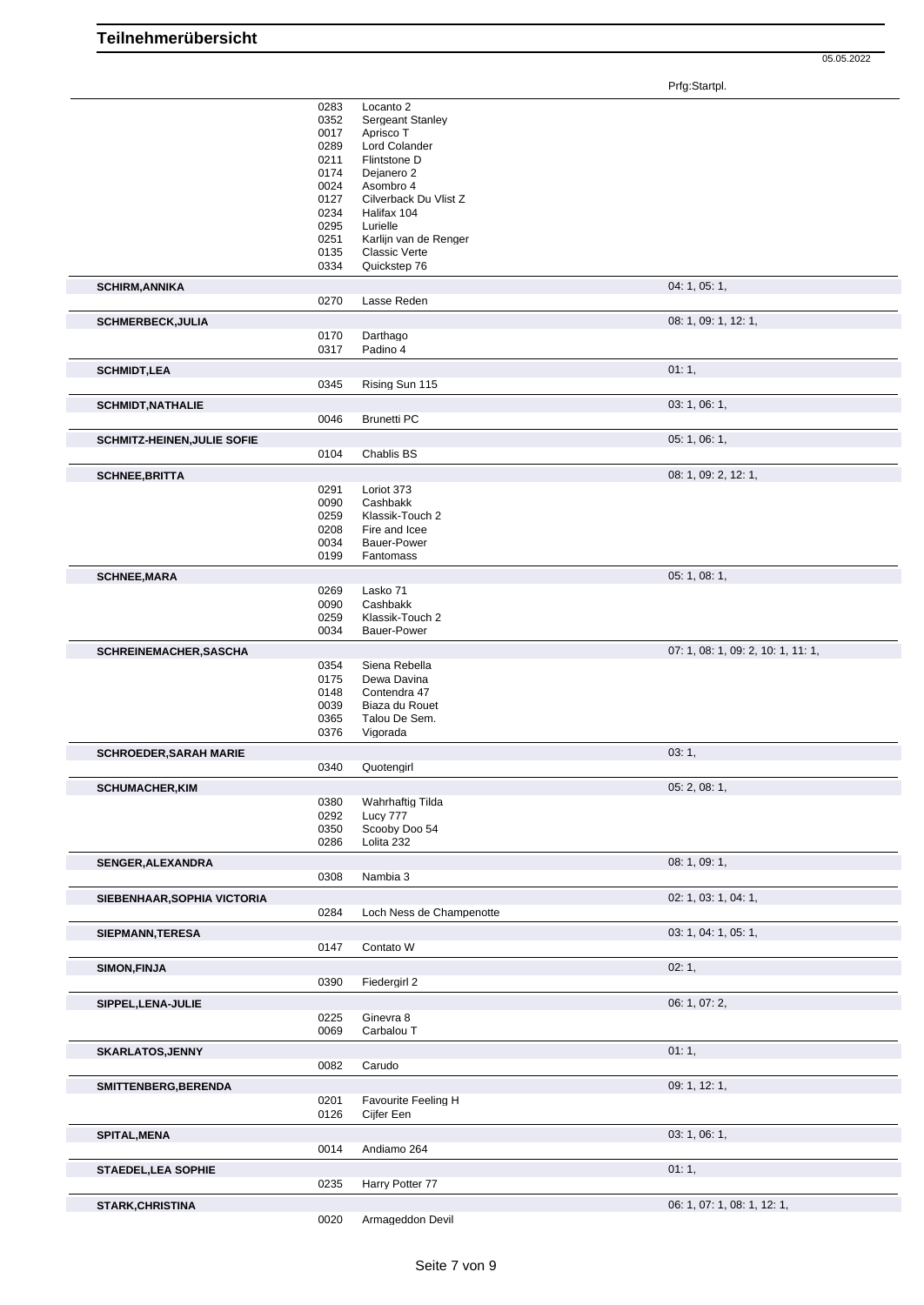Prfg:Startpl. 0086 Casano van't Gelutt Z **STARK,LENA SOFIE** 17: 1, **STEFFAN,CHRISTOPH** 15: 1, 20131 Cita S Cita S **STIEVE,ANN-CHRISTIN** 07: 1, 08: 1, 09: 2, 10: 2, 11: 2, 12: 2, 13: 2, 14: 2, 0124 Chyratc<br>0357 Sona Sc 0357 Sona Solea<br>0052 Cadillac 59 0052 Cadillac 59<br>0312 NoLimit 3 0312 NoLimit 3<br>0158 Corleone 0158 Corleone 81<br>0112 Charly Colur 0112 Charly Columbia<br>0077 Carlo 530 Carlo 530 **STOEVER, MARC** 11: 2, 0040 Bibilotta S 0294 Lupitenda<br>0142 Cocomira Cocomira S **STOLL,HANNA** 20: 1, 0190 Dornika 5 **STROEBELE,BARBARA** 05: 1, 05: 1, 05: 1, 05: 1, 05: 1, 05: 1, 05: 1, 05: 1, 05: 1, 05: 1, 05: 1, 05: 1, 05: 1, 05: 1, 05: 1, 05: 1, 05: 1, 05: 1, 05: 1, 05: 1, 05: 1, 05: 1, 05: 1, 05: 1, 05: 1, 05: 1, 05: 1, 05: 1, 05: 1, 0136 Claude 10 **STUETZER,LAURA** 06: 1, 06: 1, 06: 1, 06: 1, 06: 1, 06: 1, 06: 1, 06: 1, 06: 1, 06: 1, 06: 1, 06: 1, 06: 1, 06: 1, 06: 1, 06: 1, 06: 1, 06: 1, 06: 1, 06: 1, 06: 1, 06: 1, 06: 1, 06: 1, 06: 1, 06: 1, 06: 1, 06: 1, 06: 1, 06 0117 Chico's Girl 2 **STUHM,CAROLA** 03: 1, 04: 1, 0093 Cassandra H 2 **TATUSCH,PAULINA** 02: 1, 04: 1, 0320 Paltin 0030 Bachus N **THIEME,JESSICA** 14: 1, 15: 1, 0019 Arielle H **THOMAS,LARISSA** 05: 1, Bente II **THOMSEN, VINCE** 02: 1, 18: 1, 0327 Puschkin 287 Pusch 287 Pusch 287 Pusch 287 Pusch 287 Distribution of the USA of the USA of the USA of the USA of the USA of the USA of the USA of the USA of the USA of the USA of the USA Puschkin 287 **TRABELSI,KATHARINA** 0261 La Jolie 68 **CONSERVERY 04: 1, 05: 1,** 05: 1, 05: 1, 05: 1, 05: 1, 05: 1, 05: 1, 05: 1, 05: 1, 05: 1, 05: 1, 05: 1, 05: 1, 05: 1, 05: 1, 05: 1, 05: 1, 05: 1, 05: 1, 05: 1, 05: 1, 05: 1, 05: 1, 05: La Jolie 68 **TROEBINGER, JASMIN** 0212 For Eternity 9 0212 **CONSERVERGER** For Eternity 9 **UHLEMEYER, HEIKE** 15: 1, 2010 Chapee 15: 1, 2010 Chappee 15: 1, 2010 Chappee 15: 1, 2010 Chappee 15: 1, 2010 Chappee 15: 1, 2010 Chappee 15: 1, 2010 Chappee 15: 1, 2010 Chappee 15: 1, 2010 Chappee 15: 1, 2010 Chappee 15: Chapee **UHLEMEYER,SVENJA** 03: 1, Diassini **VIEHMEIER,LEA** 17: 1, **Mister Toffee WAHLE, CHARLOTTE** 01: 1, 04: 1, 04: 1, 04: 1, 04: 1, 04: 1, 04: 1, 04: 1, 04: 1, 04: 1, 04: 1, 04: 1, 04: 1, 05 Amelie's Judgement **WALLOCHNY,JULIA** 04: 2, 05: 1, 0091 Casitano 0173 Deewah **WALTER,JANNE MARA** 06: 1, 0391 Take it Easy 36 **WEBER,IDA AMELIE** 0100 Cattaldo 05: 1, 07: 1, 08: 1, 07: 1, 08: 1, 07: 1, 08: 1, 07: 1, 08: 1, 07: 1, 08: 1, 07: 1, 08: 1, 07: 1, 08: 1, 07: 1, 08: 1, 07: 1, 08: 1, 07: 1, 08: 1, 07: 1, 08: 1, 07: 1, 08: 1, 07: 1, 08: 1, Cattaldo **WEBER,JESSICA** 04: 1, 0368 Twain xx **WEFRINGHAUS, PHILIPP** 08: 1, 09: 1, 0213 For Future 21 **WEINERT,FRANZISKA** 06: 1, 07: 1, 09: 1, 0092 Caspaja 3 **WELK,PATRICK** 07: 1, 09: 1, 0274 Le Charmeur H **WELLING,LANYA** 01: 1, 00: 1, 00: 1, 00: 1, 00: 1, 00: 1, 00: 1, 00: 1, 00: 1, 00: 1, 00: 1, 00: 1, 00: 1, 00: 1, 00: 1, 00: 1, 00: 1, 00: 1, 00: 1, 00: 1, 00: 1, 00: 1, 00: 1, 00: 1, 00: 1, 00: 1, 00: 1, 00: 1, 00: 00: 1, 0282 Lilly 638 **WELLING,ZOE** 06: 1, 08: 1, 08: 1, 08: 1, 08: 1, 08: 1, 08: 1, 08: 1, 08: 1, 08: 1, 08: 1, 08: 1, 08: 1, 08: 1, 08: 1, 08: 1, 08: 1, 08: 1, 08: 1, 08: 1, 08: 1, 08: 1, 08: 1, 08: 1, 08: 1, 08: 1, 08: 1, 08: 1, 08: 1, 08: 1 Balounado de Reve

05.05.2022

**WELTEKE,TANJA** 05: 1,